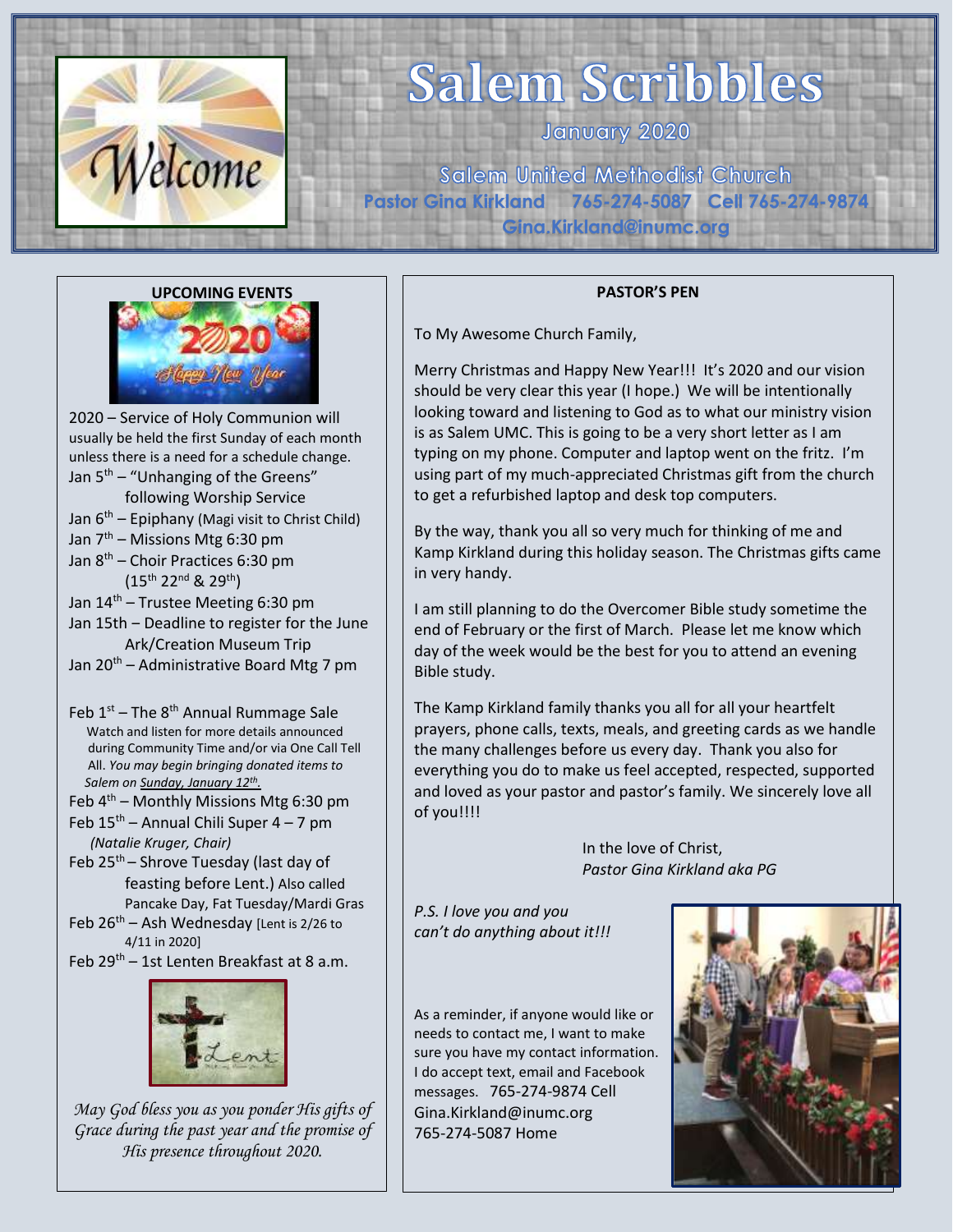| <b>JANUARY BIRTHDAYS</b> |  |  |
|--------------------------|--|--|
|                          |  |  |

| <b>IST LUKE GARTIGUS</b> |  |  |  |  |
|--------------------------|--|--|--|--|
| 3rd Doug Taylor          |  |  |  |  |
| 4th Rayne Colvert        |  |  |  |  |
| 10th Carole Tucker       |  |  |  |  |
| 11th Bill Walker         |  |  |  |  |
| 12th Ken Haselby         |  |  |  |  |
| 13th Martha Graves       |  |  |  |  |

### 13th Joseph Lamar 21st Laine Butler 14th Ben Pauley 23rd Colt Crose 16th Brooke Hamerin 27th Mike Hampton 17th Rhonda Shipley 27th Kathy Houx

19th Bill Arnold 27th Justin Ottinger 19th Scott Kruger 29th Dominic Lizama

20th Lisa Isaacs 30th Andrew 'Drew' Sharp

*(If there are corrections/additions to the birthday, anniversary and/or prayer lists, please contact Martha Randel at SiSRandel@gmail.com.*

### **THE FOLLOWING NEED PRAYERS**

| Phyllis Bakeis        | Mariam Fisher Hutsen  | Annie Palmer             |  |
|-----------------------|-----------------------|--------------------------|--|
| <b>Brenda</b>         | Ruthie Dawson Jett    | The Patton's             |  |
| Christy               | Libby Keck            | Husband Phil             |  |
| Conceptione Family    | Gina Kirkland         | Danny Price              |  |
| Jim Curry             | Gail Klotz            | Marlene Schneider        |  |
| Marge Curry           | Sydney Kruger         | Deputy Sam Scott         |  |
| Debbie                | Natalie Kruger        | Stephanie Seifts         |  |
| Mary Ann Feeley       | Jennifer Lee          | Sandra Sharp             |  |
| Lisa Flynn            | <b>Britney Maker</b>  | Marvin Starkey           |  |
| O Hamilton            | Sorin Martin          | Ann Stum                 |  |
| Rush & Ruth Harmon    | Sue Martin            | Aaron Taylor             |  |
| Brittani Hawk         | Gerald McGowen        | Jane Taylor              |  |
| <b>Travis Heckart</b> | <b>Ashley Medaris</b> | Martha Vail              |  |
| Marty Hill            | Jim & Linda Miller    | The Walker's             |  |
| Steve Hipsky          | Al Mizen friends      | <b>Betty Weatherford</b> |  |
| Louise Hoagland       | <b>Betty Paddock</b>  | Betty Wetherford         |  |
|                       | Grandma Robin         |                          |  |

*(Apologies for misspelling of any names…the Co-Editor.)*

Prayers for Kathy Sharp, family and friends with the unexpected passing of Steve Sharp. Prayers for Sue Martin with the loss of her husband and daughter. Prayers for family and friends of Keaton with his recent passing. Prayers for the family and friends of Ruth Burris with her recent passing. Prayers for the family, Ann, and Brenda and friends of Bing Stum with his recent passing.

### **"And this is the testimony: God has given us eternal life, and this life is in His Son."**

**~~John 5:11**

*With the coming of December 2019 there was much joy within our Salem family, but also much sadness with the loss of loved ones. Remember to share your love, kindness and support for those in need.*



**JANUARY ANNIVERSARY** 13th Bill & Sharon Walker 17th Chuck Jr. & Shannon Hamerin

Pray for our Salem UMC family. Pray for our troops, near and far; persecuted Christians and Jews everywhere; people in hospitals and nursing homes; and those who suffer from conflicts around the world including terrorism. Pray for victims of natural disasters. Pray for peace and safety for any and all refugees. Pray for those with unspoken requests. Pray for wisdom by our politicians, and pray for our country. Pray for our local first responders, EMS, medical teams, fire fighters and police who give immediate help for those in need. Pray for our protectors, border patrol officers, security guards, and for victims of crimes. And do continue to pray for "Old Man Cline!" *{All Mankind}*



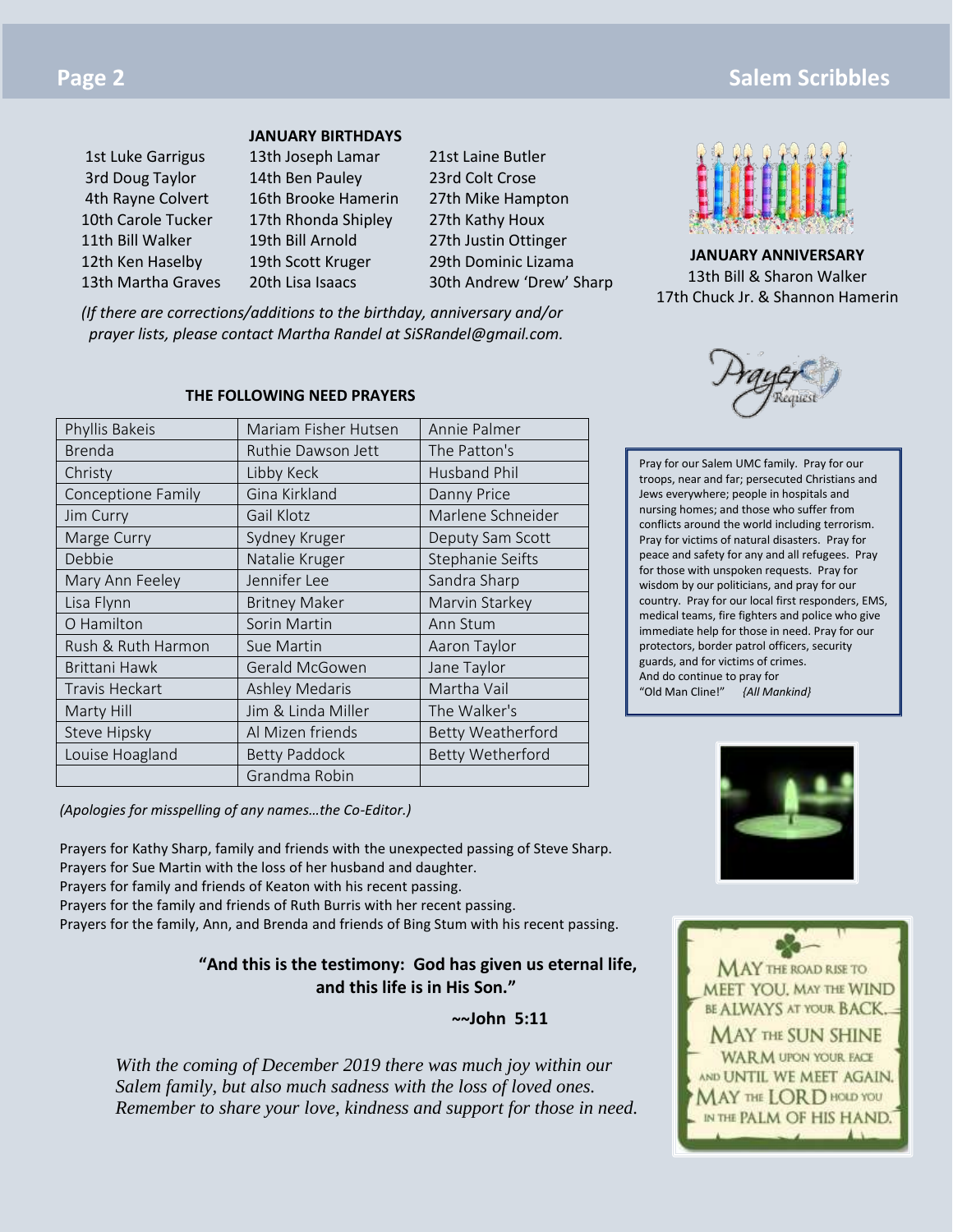# CREATION MUSEUM & ARK ENCOUNTER A Summer Road Trip for Salem United Methodist Church June 8-9, 2020



Registration deadline is Wednesday, January 15, 2020. If not already done please complete form and send it along with your deposit to: Ambassadair/Grueninger Travel Group 9011 N. Meridian St., Suite 100 Indianapolis, IN 46260-5378

Questions? Please check with Virginia Crose.



### **SALEM'S 8TH ANNUAL RUMMAGE SALE SATURDAY, FEBRUARY 1, 2020 9 am - 1 pm**

What will you see at this year's rummage sale?? Some items already earmarked are: a wonderful rocking horse that works; great books; children's books; toys gently used and new clothing; household items, coolers, antiques, furniture, Christmas cards and gift bag, jewelry and much, much more!! You'll also see what YOU brought for the sale!

Proceeds go to various Salem Missions Projects such as: Salem and other multiple youth projects including the OCC boxes, local charities, Camp Out with Christ, Ten Point Coalition, Love INC [In the Name of Christ], Boone County Summer Lunch Program, and with Outreach Projects some of which are: Veteran's Recognition Celebration, All Saints Day, the Journey to Creation Museum and Ark Encounter, OK to say Merry Christmas to me pins, and Salem Lights Up for Christmas Eve.

The Missions Committee is open to everyone -- if you attend Salem, you are a member! Please do attend some of our meetings which are on the first Tuesday of each month at 6:30 p.m.

As far as the Rummage Sale - COME EARLY to get the best choices. Please do begin bringing your donated items to Salem on Sunday, January 12th. More details will be shared later as to collection and sorting days to prepare for the sale. And remember - NOTHING (with very few exceptions) is priced! You will set your own fair price to buy item(s)!!

*Missions Committee*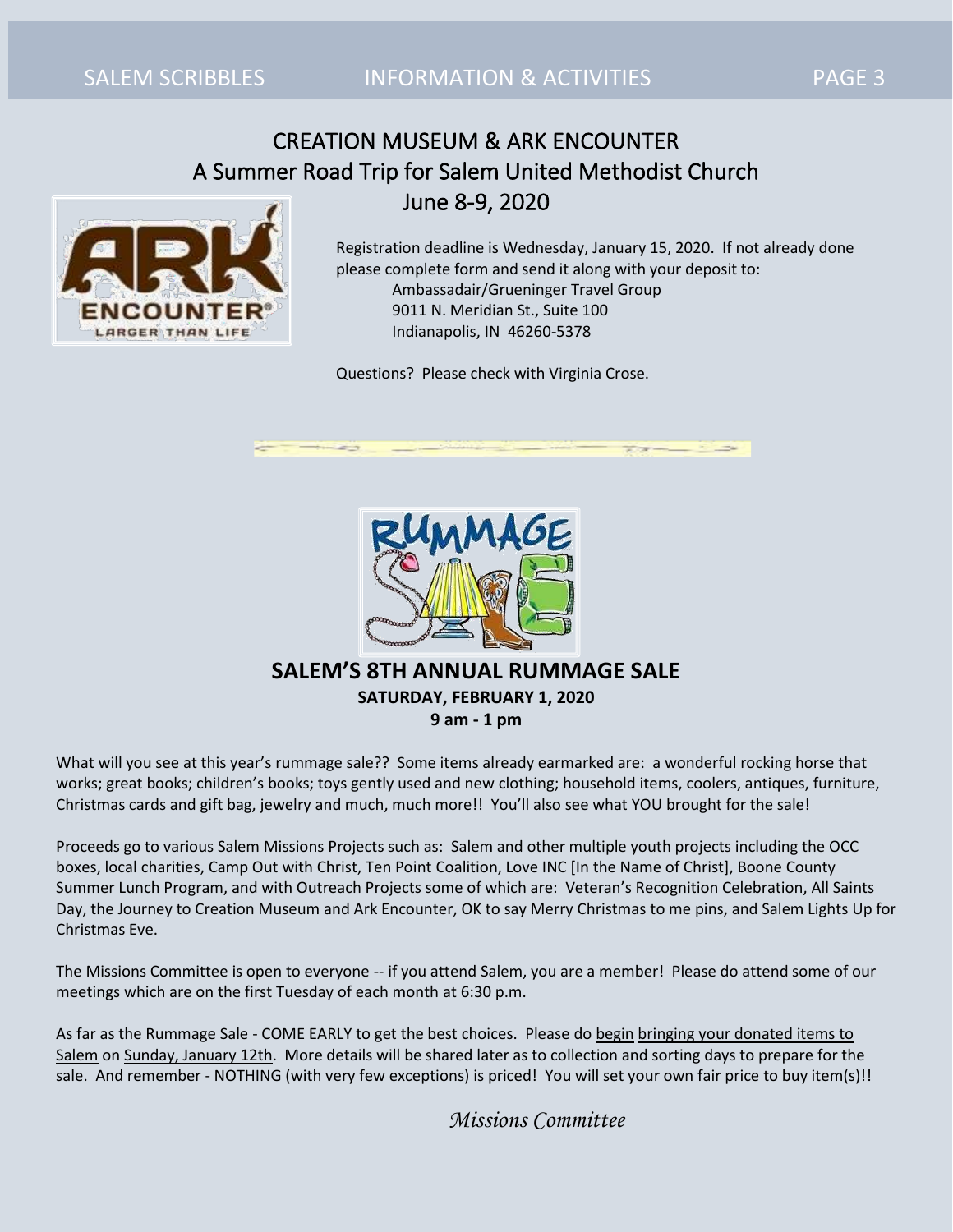### **UNITED METHODIST WOMEN**

The group is taking a couple months off (Jan. and Feb.) See you at our Tuesday, March  $10<sup>th</sup>$  meeting at 6:30 pm. Hostesses for that evening are Virginia Crose and Martha Randel.

> *Paula Overman UMW President*



### **SUMMER CAMPS**

The holiday season is barely over - but still, it is time to start thinking about Summer Camp for your child(ren). For 2020 details, please discuss with Marie Urick at church or phone Marie at 317-769-6331.



### **ANNUAL CHILI SUPPER**



Watch for details coming soon from Chair Natalie Kruger. There will be lots of opportunities for everyone to be involved with this important event-- one of our three dinner!

### **Save the Date - Saturday, February 15th**



# **MERRY CHRISTMAS PINS GUITAR CONCERT**

Our entire order of 420 pins were

encouraging all to say Merry Christmas! Pins were with the performances of Nolan Winters even given to The Gatlin Brothers {thanks Eric}!! Logan Purcell. (Logan also sings with Hope you had fun giving out these thirty-five Salem Choir as his schedule allows.) dozen pins which shared the message of Jesus' Please watch for information on the upcoming birth. Thank you. *Martha Randel, Coordinator* January 2020 concert.

### **UMW PECAN UPDATE**

Thanks to all who have purchased pecans from UMW! We still have some bags of pieces and halves remaining. Those have been placed in the freezer and will be fine for some time for your cooking or baking needs. Please contact Tina Hand or any UMW member at any time that you'd like additional pecan products!

UMW still has a few of these quality pens for ale as well…\$2.00 each. See Martha Randel or any [UMW member.](https://www.faithclipart.com/fca/affiliate.do?id=58&coupon=christmas) 





### **THANKS TO ALL**

 A hearty thank you to **Chaleen Faulkner** for bringing the "Salem Lights Up" idea to Salem

UMC last year as a brilliant way to invite friends, family and neighbors to our December 24th Christmas Eve Service. In its 2nd year, **Virginia Crose** coordinated the purchase and distribution of candles for Salem members/friends to give away during Advent while several of the youth/adults applied the stickers. The result of this effort? Salem had 115 in attendance at our traditional candlelight service filled with beautiful music and the worship of the birth of Baby Jesus, our Lord and Savior. A thanks goes to all who participated and/or attended this holy service.

# **YOU DID IT!** Presented by Sound Ecologies

taken and worn as well as shared with A wonderful concert was presented at family, friends and 'friendly strangers' Salem UMC on Sunday, December 22nd

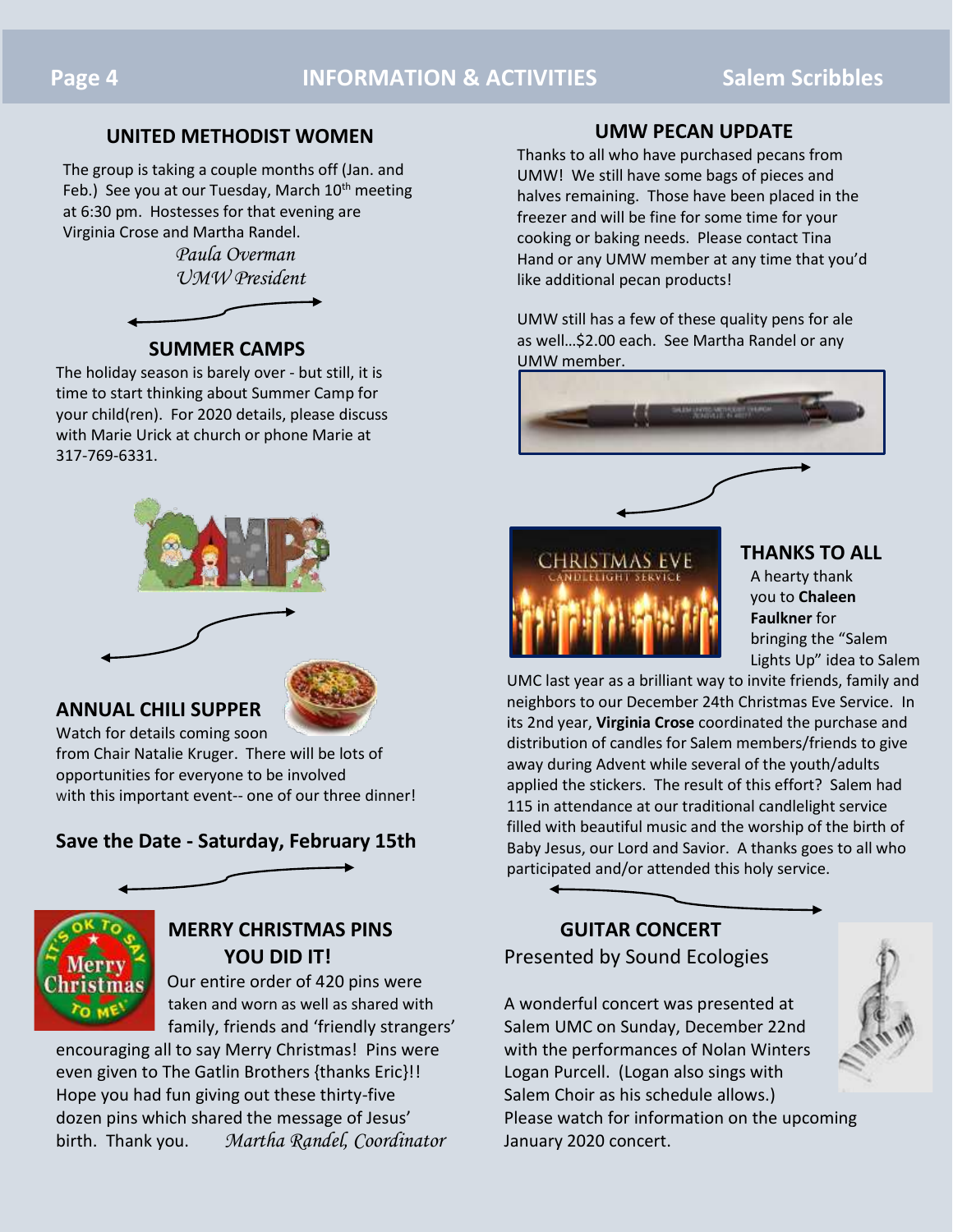# **ANNUAL YOUTH CHRISTMAS PROGRAM - "The Rehearsal"**



*APOLOGIES FOR THOSE IN 'BACK ROWS'' OF GROUP PHOTO - WAS DIFFICULT TO GET A GOOD SHOT OF EVERYONE.*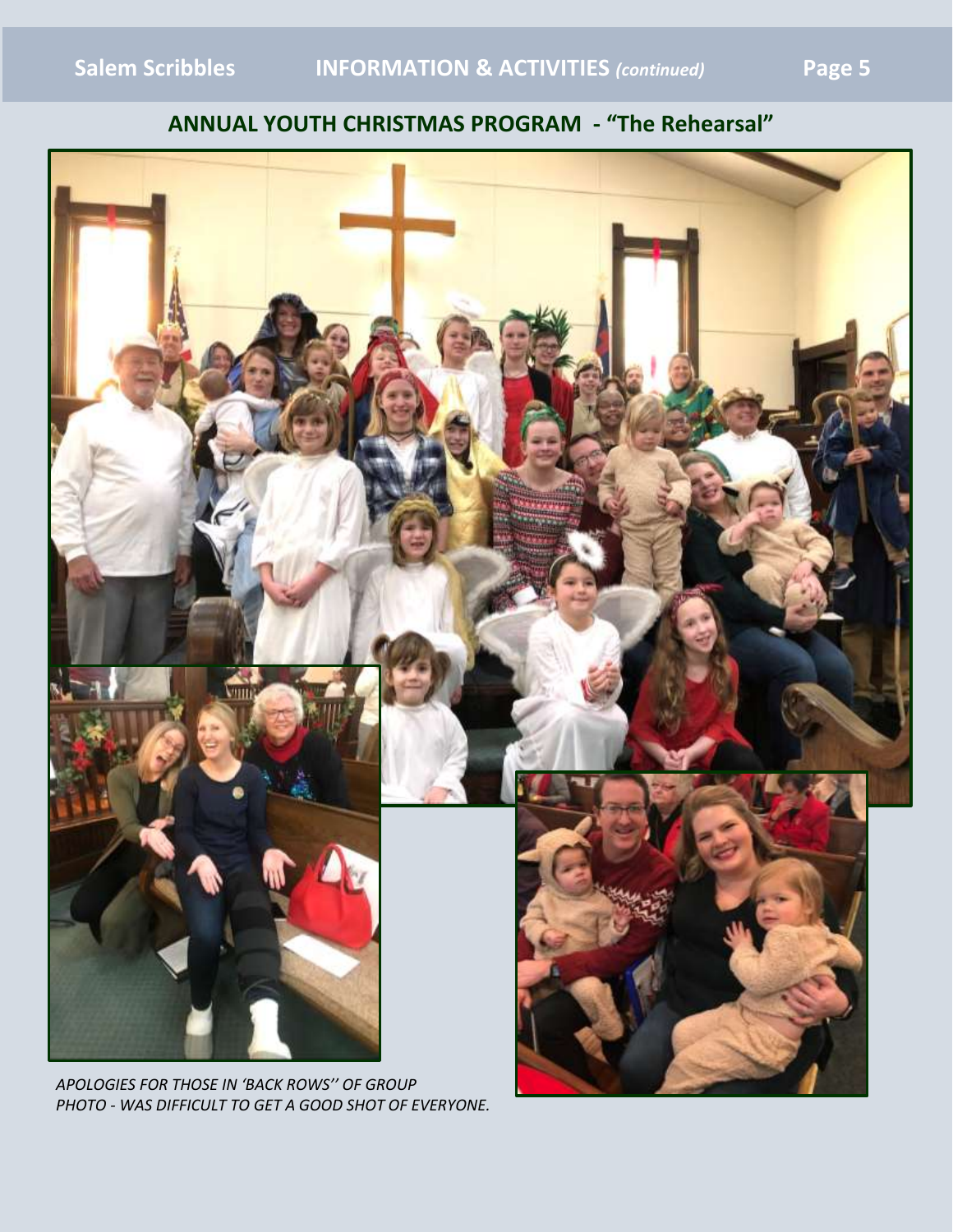## **MANY THANKS TO…**

- December generous refreshments providers **Betty & Eldon Forthum, Charlie Noble, Kathy Houx, Starr &**. **Marshall Starkey, Butler Family and Crose's**
- Our sparkling acolytes **Ruth, Haven, Khamiya, Sydney, Rebecca, Kaitlyn, Jozi, Tyler & Wolf**
- December greeters **Marie Urick, Mary Hamerin, Lynda Wayman & Pat Arnold**
- **Judy Washburn** for her informative Advent messages to our youth…always a special part of Advent.
- **Music Department** for glorious songs in December. **Luke** not only directs choir, it appears he teaches directing. Thanks to **Charissa** & **Tina** plus **Lewis Gaskins** on violin!
- **ALL** who donated, sorted, delivered simply helped in any way with the Fletcher Place Christmas Project! \$3311 was the total value of cash/goods donated by Salem which consisted of 626 items. The **Butler's** & **Washburn's** were the project coordinators.
- **Susan Ottinger** for her continued efforts supporting the "gift of life" work.
- **SALEM UMW** for several December projects: Christmas Cheer Bags, Party Boxes for Lebanon Children's Home, and coordination of Poinsettias. Thanks to all who donated and participated in these projects. The UMW Christmas Dinner was enjoyed by all - held on December 10<sup>th</sup>.
- **Judy Washburn** and **Reece Butler** for their beautiful solos during Salem's Traditional Candlelight Service. Judy assisted in planning the service. **Pastor Gina's** wonderful sermon. All who participated with readings and songs by the choir.
- **Greens Committee** led by **Virginia Crose** hanging & unhanging.
- **Salem's Stage Guy - Marshall Starkey!**
- **EVERYONE** who participated in so many ways with the presentation of The Rehearsal program - youth of ALL ages. Too many names to list…but to actors, script writer and assistants, music, audio, prompters, photographers, costume coordinator, script copies, and program directors. You were all A W E S O M E!!!
- **Mark Starkey** for sharing the wonderful patriotic cross pins!







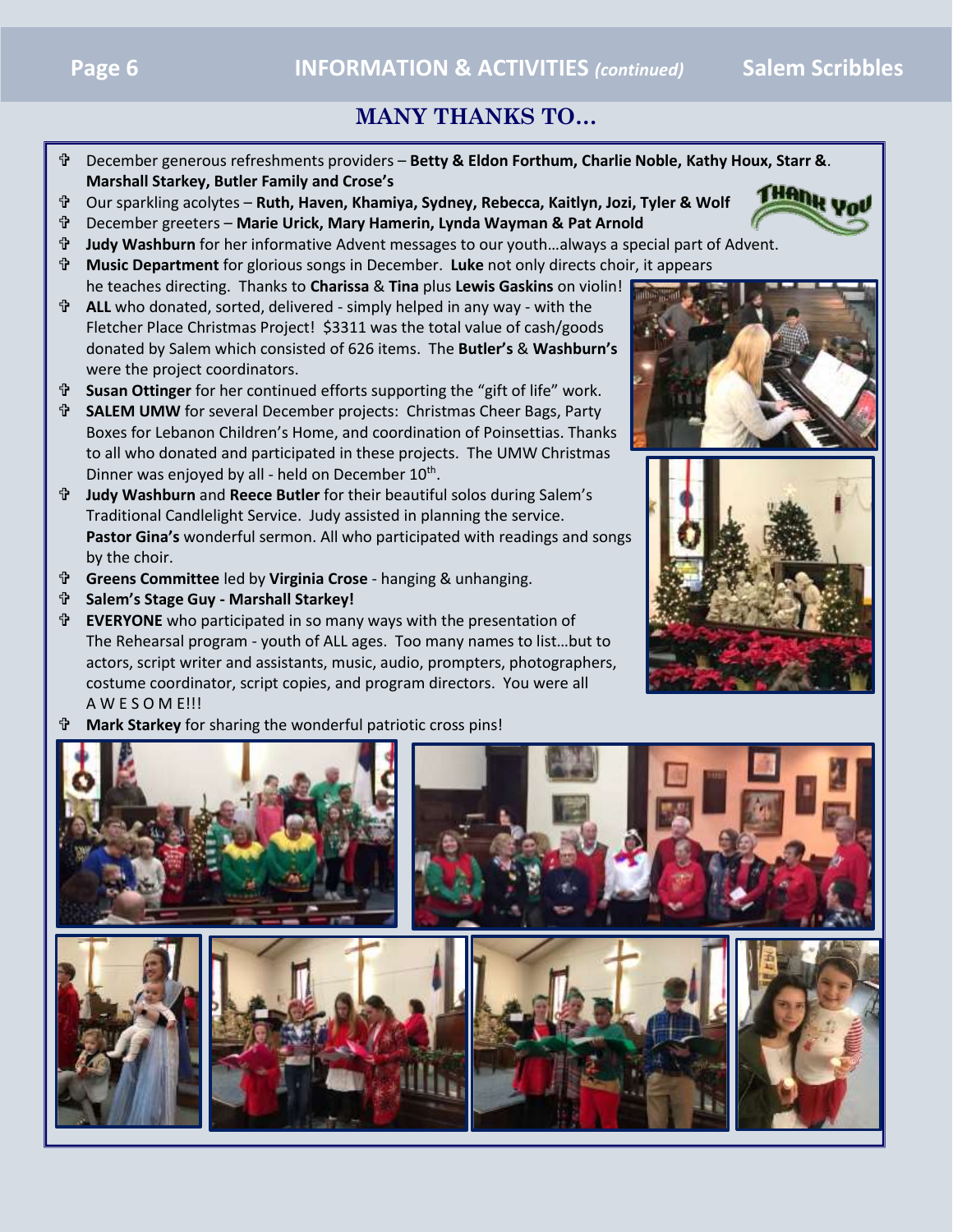## **Salem Scribbles INFORMATION & ACTIVITIES** *(continued)* **Page 7**



Laura E. & Julie R. Jan 5 Volunteer Needed Volunteer Needed Jan 12 Volunteer Needed Roy & Deanna King Jan 19 Pat Arnold Volunteer Needed Jan 26 Volunteer Needed

I have lots and lots of 2019 December Pics about Salem ― the PLAY, CHOIR, ADVENT, KIDS and more. To obtain them, give me an USB to copy them for you. **Lectionary Readings for January 2020** Unavailable at this time.